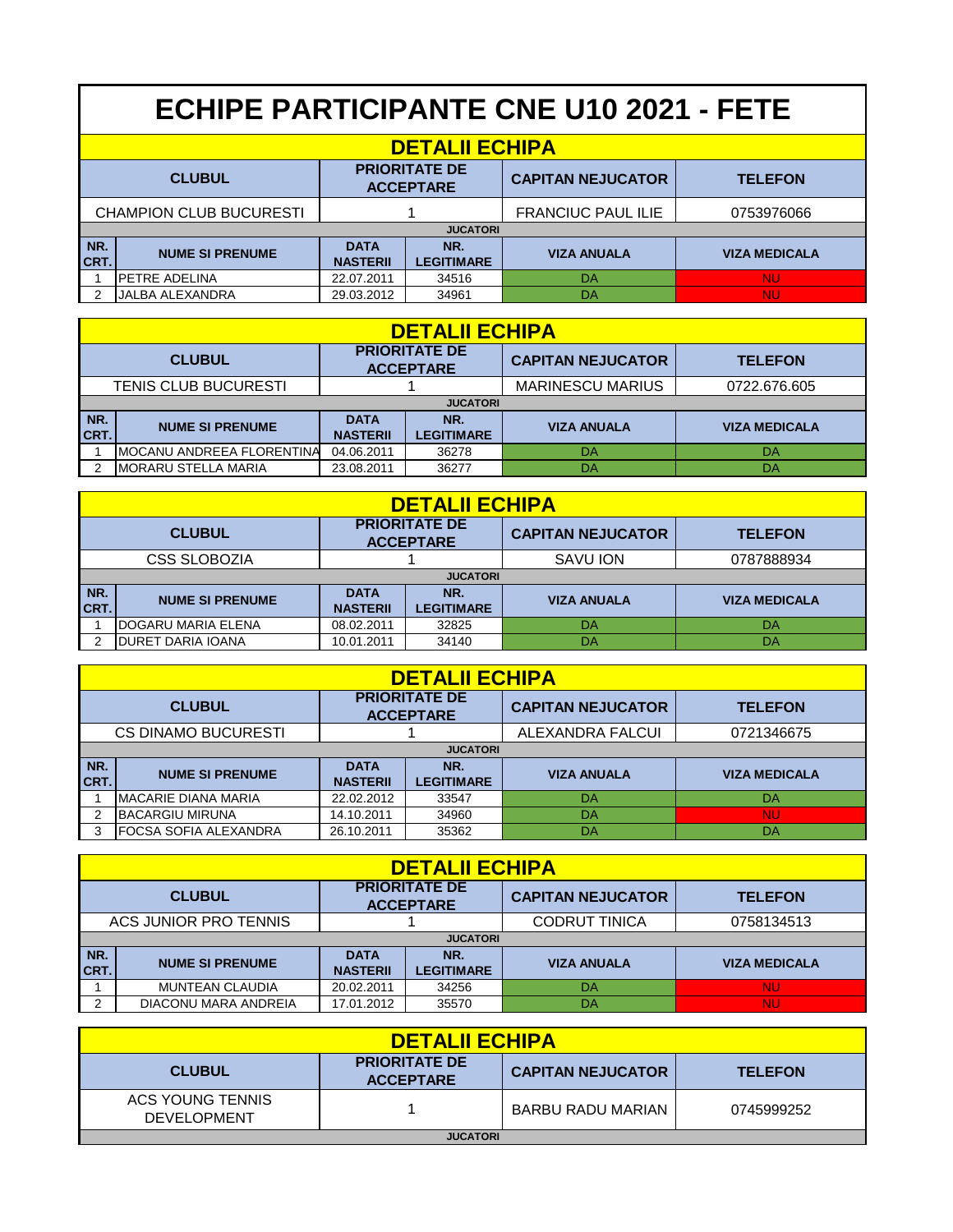| INR.<br>CRT. | <b>NUME SI PRENUME</b> | <b>DATA</b><br><b>NASTERII</b> | NR.<br><b>LEGITIMARE</b> | <b>VIZA ANUALA</b> | <b>VIZA MEDICALA</b> |
|--------------|------------------------|--------------------------------|--------------------------|--------------------|----------------------|
|              | INICHITA ELENA NATALIA | 26.01.2012                     | 34535                    | DA                 | DA                   |
|              | ICURUIA ANIA           | 29.03.2012                     | 34469                    | DA                 | DA                   |

|                                                           | <b>DETALII ECHIPA</b>            |                                |                          |                     |                      |  |  |  |
|-----------------------------------------------------------|----------------------------------|--------------------------------|--------------------------|---------------------|----------------------|--|--|--|
| <b>PRIORITATE DE</b><br><b>CLUBUL</b><br><b>ACCEPTARE</b> |                                  |                                | <b>CAPITAN NEJUCATOR</b> | <b>TELEFON</b>      |                      |  |  |  |
|                                                           | LPS MIRCEA ELIADE                |                                |                          | <b>VLADU MARIUS</b> | 0722391838           |  |  |  |
|                                                           | <b>JUCATORI</b>                  |                                |                          |                     |                      |  |  |  |
| NR.<br>CRT.                                               | <b>NUME SI PRENUME</b>           | <b>DATA</b><br><b>NASTERII</b> | NR.<br><b>LEGITIMARE</b> | <b>VIZA ANUALA</b>  | <b>VIZA MEDICALA</b> |  |  |  |
|                                                           | <b>BULAI EVA MARIA</b>           | 27.06.2012                     | 34253                    | DA                  | DA                   |  |  |  |
|                                                           | <b>DRAGOMIR NATALIA GABRIELA</b> | 14.04.2012                     | 33417                    | DA                  | DA                   |  |  |  |
|                                                           | <b>TURCU DARIA ANDREEA</b>       | 26.09.2013                     | 36605                    | DA                  | <b>NU</b>            |  |  |  |

| <b>DETALII ECHIPA</b> |                           |                                          |                          |                          |                      |  |  |  |  |
|-----------------------|---------------------------|------------------------------------------|--------------------------|--------------------------|----------------------|--|--|--|--|
|                       | <b>CLUBUL</b>             | <b>PRIORITATE DE</b><br><b>ACCEPTARE</b> |                          | <b>CAPITAN NEJUCATOR</b> | <b>TELEFON</b>       |  |  |  |  |
|                       | ACS SENSE ROMAN           |                                          |                          | <b>ONISOR GHEORGHE</b>   | 0746032725           |  |  |  |  |
|                       | <b>JUCATORI</b>           |                                          |                          |                          |                      |  |  |  |  |
| NR.<br>CRT.           | <b>NUME SI PRENUME</b>    | <b>DATA</b><br><b>NASTERII</b>           | NR.<br><b>LEGITIMARE</b> | <b>VIZA ANUALA</b>       | <b>VIZA MEDICALA</b> |  |  |  |  |
|                       | <b>IDANTIS ALLEGRA</b>    | 28.08.2011                               | 34438                    | DA                       | <b>NU</b>            |  |  |  |  |
|                       | <b>ONISOR SONYA IOANA</b> | 28.12.2011                               | 33278                    | DA                       | <b>NU</b>            |  |  |  |  |

|                                                           | <b>DETALII ECHIPA</b>        |                                |                          |                           |                      |  |  |  |
|-----------------------------------------------------------|------------------------------|--------------------------------|--------------------------|---------------------------|----------------------|--|--|--|
| <b>PRIORITATE DE</b><br><b>CLUBUL</b><br><b>ACCEPTARE</b> |                              | <b>CAPITAN NEJUCATOR</b>       | <b>TELEFON</b>           |                           |                      |  |  |  |
|                                                           | LPS PITESTI                  |                                |                          | <b>SANDULESCU GABRIEL</b> | 0722260365           |  |  |  |
|                                                           | <b>JUCATORI</b>              |                                |                          |                           |                      |  |  |  |
| NR.<br>CRT.                                               | <b>NUME SI PRENUME</b>       | <b>DATA</b><br><b>NASTERII</b> | NR.<br><b>LEGITIMARE</b> | <b>VIZA ANUALA</b>        | <b>VIZA MEDICALA</b> |  |  |  |
|                                                           | ANGHELESCU DARIA IOANA       | 26.09.2011                     | 31830                    | DA                        | DA                   |  |  |  |
|                                                           | <b>PANAITESCU ADA MARIA</b>  | 02.02.2011                     | 34032                    | DA                        | DA                   |  |  |  |
|                                                           | <b>POPESCU ANTONIA IOANA</b> | 20.11.2011                     | 34998                    | DA                        | DA                   |  |  |  |

|                                                           | <b>DETALII ECHIPA</b>      |                                |                          |                         |                      |  |  |  |
|-----------------------------------------------------------|----------------------------|--------------------------------|--------------------------|-------------------------|----------------------|--|--|--|
| <b>PRIORITATE DE</b><br><b>CLUBUL</b><br><b>ACCEPTARE</b> |                            | <b>CAPITAN NEJUCATOR</b>       | <b>TELEFON</b>           |                         |                      |  |  |  |
| CS SPORT CLUB CĂLIN BAIA<br>MARE                          |                            |                                | <b>SITAR SIMONA</b>      | 0742784786 / 0743404357 |                      |  |  |  |
|                                                           |                            |                                | <b>JUCATORI</b>          |                         |                      |  |  |  |
| NR.<br>ICRT.                                              | <b>NUME SI PRENUME</b>     | <b>DATA</b><br><b>NASTERII</b> | NR.<br><b>LEGITIMARE</b> | <b>VIZA ANUALA</b>      | <b>VIZA MEDICALA</b> |  |  |  |
|                                                           | <b>SITAR SARA NICOLE</b>   | 04.12.2011                     | 34505                    | DA                      | DA                   |  |  |  |
|                                                           | <b>SIMON ANTONIA IULIA</b> | 07.02.2011                     | 34676                    | DA                      | DA                   |  |  |  |

|                                                           | <b>DETALII ECHIPA</b>               |                          |                   |                          |                      |  |  |  |
|-----------------------------------------------------------|-------------------------------------|--------------------------|-------------------|--------------------------|----------------------|--|--|--|
| <b>PRIORITATE DE</b><br><b>CLUBUL</b><br><b>ACCEPTARE</b> |                                     | <b>CAPITAN NEJUCATOR</b> | <b>TELEFON</b>    |                          |                      |  |  |  |
|                                                           | AS CLUB POLITEHNICA                 |                          |                   | <b>SAVULESCU CIPRIAN</b> | 0726334799           |  |  |  |
|                                                           | <b>JUCATORI</b>                     |                          |                   |                          |                      |  |  |  |
| NR.                                                       | <b>NUME SI PRENUME</b>              | <b>DATA</b>              | NR.               | <b>VIZA ANUALA</b>       | <b>VIZA MEDICALA</b> |  |  |  |
| CRT.                                                      |                                     | <b>NASTERII</b>          | <b>LEGITIMARE</b> |                          |                      |  |  |  |
|                                                           | <b>IONOFREICIUC ECATERINA MARIA</b> | 15.05.2011               | 34338             | DA                       | DA                   |  |  |  |
|                                                           | ISTOICA SOFIA IOANA                 | 25.12.2012               | 35668             | DA                       | DA                   |  |  |  |